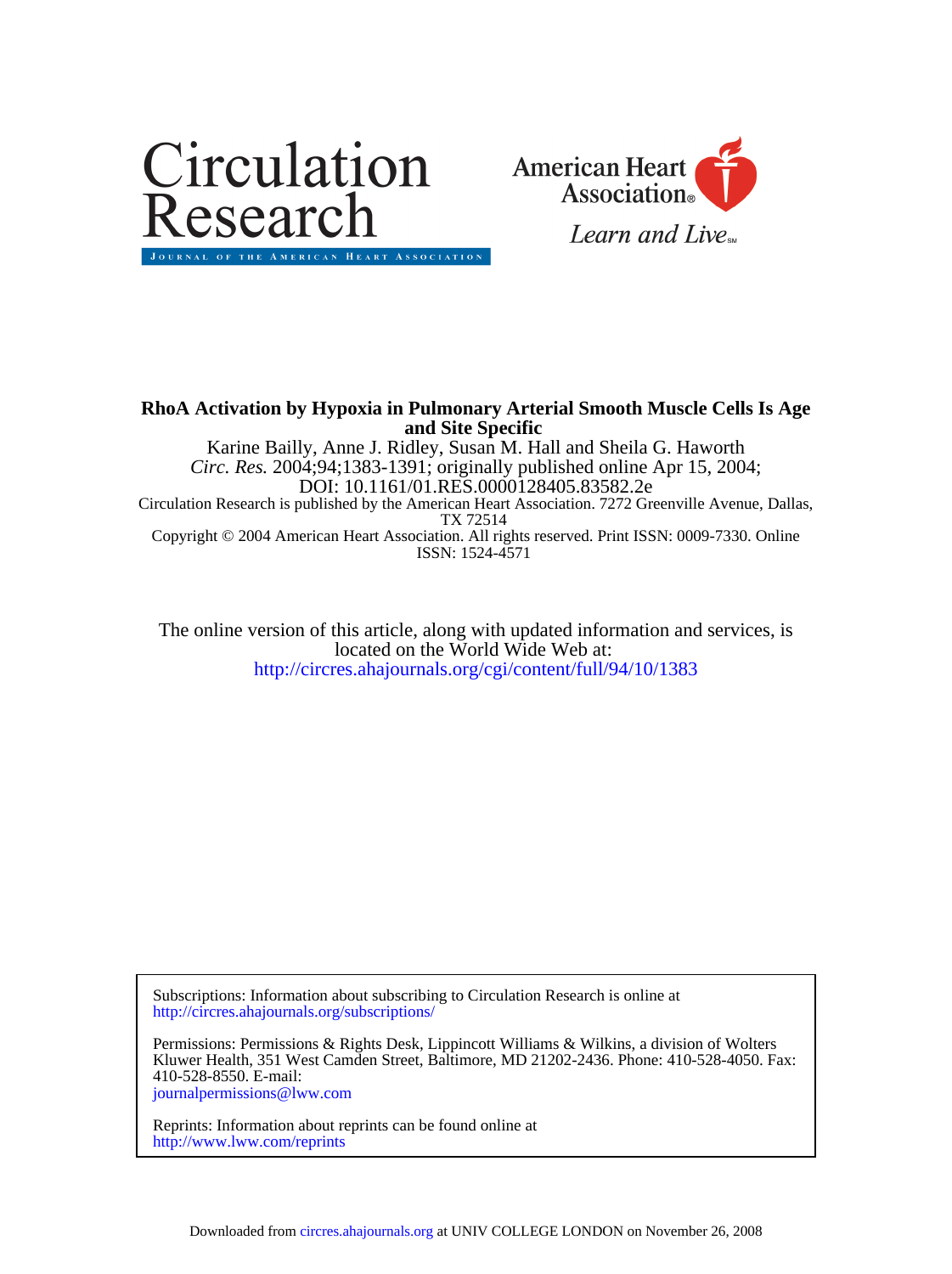# **RhoA Activation by Hypoxia in Pulmonary Arterial Smooth Muscle Cells Is Age and Site Specific**

Karine Bailly, Anne J. Ridley, Susan M. Hall, Sheila G. Haworth

*Abstract*—Hypoxia induces vasoconstriction of pulmonary arteries through contraction of smooth muscle cells (SMCs). The GTPase RhoA regulates smooth muscle contractility and actin cytoskeletal remodeling through the Rho-associated kinase (ROCK). We previously found that the postnatal fall in pulmonary vascular resistance was associated with actin cytoskeletal remodeling in porcine pulmonary arterial SMCs (PASMCs) in vivo. Here, we investigated the effects of acute and chronic hypoxia on the morphology and RhoA activity of PASMCs from fetal and neonatal piglets. Acute hypoxia enhanced actin stress fiber formation and RhoA activity in both inner and outer medial PASMCs from the fetus but only in the inner medial PASMCs from normal 3-day-old piglets. The increased stress fiber formation was dependent on Rho and ROCK. In outer medial PASMCs from 14-day-old animals, acute hypoxia decreased RhoA activity. Interestingly, outer medial PASMCs from animals exposed to chronic hypoxia had fewer stress fibers associated with a lower basal RhoA activity. Treatment of PASMCs from normal 3-day-old piglets with Rho or ROCK inhibitors for 24 hours induced a similar morphology. Rac activity was not altered by either acute or chronic hypoxia. These data show that acute hypoxia induces RhoA activation only in PASMCs from young animals, whereas chronic hypoxia selectively downregulates RhoA activity in outer medial PASMCs leading to an altered phenotype. **(***Circ Res***. 2004;94:1383-1391.)**

**Key Words:** pulmonary **s** smooth muscle cell **n** hypoxia **Rho Rac** 

Pulmonary vascular resistance is high in utero and nor-<br>mally falls of high in mally falls at birth when pulmonary arteries dilate and blood flow increases. Postnatal dilatation is characterized by elongation and thinning of medial pulmonary arterial smooth muscle cells (PASMCs) with associated actin cytoskeletal remodeling, transient disassembly of the actin cytoskeleton, and a reduction in total actin content.1,2 Cytoskeletal change is most marked in inner medial SMCs. Failure to adapt normally to extrauterine life causes persistent pulmonary hypertension of the newborn (PPHN). The pulmonary arteries remain undilated and thick walled.3,4 Hypoxia is a common cause of PPHN in human infants, and newborn piglets exposed to chronic hypoxia develop pulmonary hypertension and show pulmonary vascular abnormalities similar to those seen in sick infants.5,6 Actin cytoskeleton remodeling is impaired in the PASMCs of chronically hypoxic newborn piglets, although the normal postnatal increase in proportion of monomer actin does take place.2 These observations suggest that chronic hypoxia causes disregulation of actin filament turnover in the newborn.

Rho-family GTPases are involved in actin remodeling: Rho regulates the formation of stress fibers and focal adhesions,<sup>7,8</sup> whereas Rac induces lamellipodia and membrane ruffles.9–11 Rho cycles between a GDP-bound inactive state and a GTP-bound active state, and when bound to GTP, activates its downstream targets, including the serine/threonine kinase Rho-associated kinase (ROCK).12 The Rho-ROCK pathway can be inhibited by treating cells with either *botulinum* C3 exoenzyme, which ADP-ribosylates and inhibits Rho,13–15 or the ROCK inhibitor Y-27632.16 Rho has been implicated in the pathogenesis of experimental hypoxic pulmonary hypertension and systemic hypertension in the adult. Inhibition of ROCK prevents sustained hypoxic vasoconstriction in isolated rat intrapulmonary arteries and the perfused rat lung17 and the Rho-ROCK pathway is involved in the pathogenesis of increased systemic hypertension in rats, pigs, and humans.16,18,19 A recent study showed that acute hypoxia inhibits myosin phosphatase (a target of ROCK) in cultured adult rat PASMCs. The findings suggested that inhibition of myosin phosphatase is linked to activation of ROCK.20 In this article, we sought to explain the postnatal changes described in the PASMCs of intact porcine intrapulmonary arteries in vivo by studying the relationship between RhoA activity and PASMC morphology in vitro. We investigated the effect of hypoxia on RhoA activity and cell morphology of PASMCs from fetal and neonatal piglets. RhoA levels in cultured PASMCs increase with the age of the animal from which they were derived, and conversely, RhoA activation in response to

*Circulation Research* **is available at http://www.circresaha.org DOI: 10.1161/01.RES.0000128405.83582.2e**

Original received April 25, 2003; first resubmission received November 5, 2003; second resubmission received February 25, 2004; revised resubmission received April 1, 2004; accepted April 7, 2004.

From the Vascular Biology and Pharmacology Unit (K.B., S.M.H., S.G.H.), Institute of Child Health, University College London, UK; Ludwig Institute for Cancer Research (A.J.R.), Royal Free and University College Medical School Branch, London, UK; and the Department of Biochemistry and Molecular Biology (A.J.R.), University College London, UK.

Correspondence to Professor S.G. Haworth, Developmental Vascular Biology and Pharmacology Unit, Institute of Child Health, University College London, 30 Guilford St, London WC1N 1EH, UK. E-mail S.Haworth@ich.ucl.ac.uk

<sup>© 2004</sup> American Heart Association, Inc.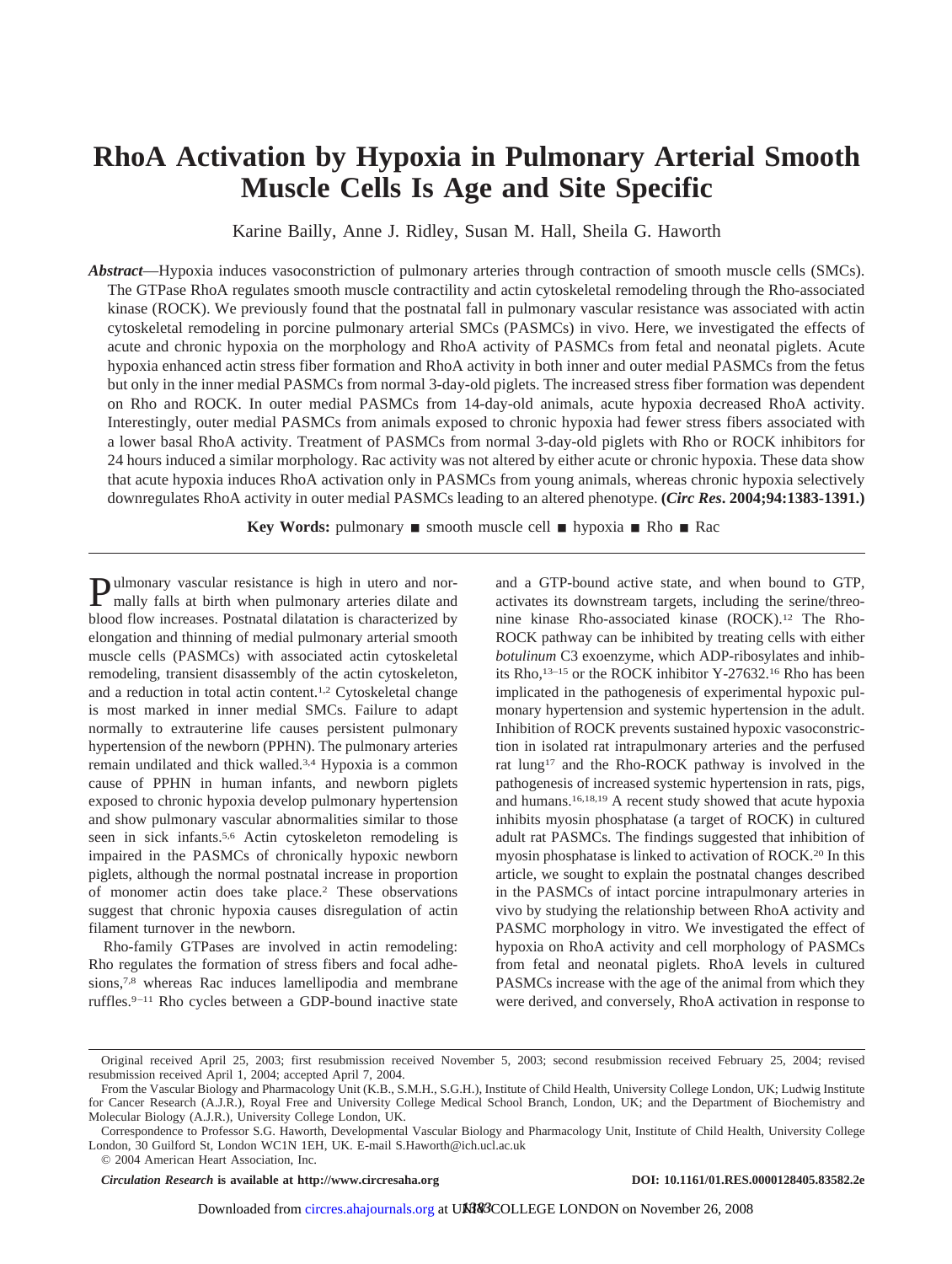acute hypoxia diminishes with age. Chronic hypoxia reduces RhoA activity in outer medial PASMCs associated with a decrease in stress fibers and altered morphology, which can be mimicked in normal PASMCs by treatment with Rho/ ROCK inhibitors. These data indicate that there are stable changes in the differentiation state of PASMCs derived from different ages and hypoxia states, which correlate with changes in the responsiveness of RhoA to hypoxia.

# **Materials and Methods**

#### **Reagents**

Elastase was obtained from Worthington; collagenase and trypsin inhibitor were obtained from Sigma; minimum essential medium (MEM) vitamin was obtained from Life Technologies; DAKO serum-free protein blocker was obtained from DAKO; rhodaminelabeled phalloidin was obtained from Molecular Probes; mouse anti-RhoA antibody was obtained from Santa Cruz Biotechnology (Santa Cruz, Calif); mouse anti-Rac antibody was obtained from Upstate Biotechnology (Milton Keynes, UK); C3 exoenzyme was obtained from List Biological Laboratories; and Y-27632 was generously provided by Welfide (Osaka, Japan).

## **Primary Isolation of SMCs From Pulmonary Arteries**

Piglets from Large White sows were killed just before term (fetal), and at 3 and 14 days of age. One group of piglets was exposed to chronic hypobaric hypoxia from 3 to 14 days of life.<sup>21</sup> Each group consisted of animals taken from at least 3 different litters, and all but the hypoxic animals were maternally fed. During exposure to hypoxia, the piglets were fed mashed feed and milk. In the hypobaric chamber, the internal temperature (25°C) and light were controlled, and the air pressure was maintained at 50.8 kPa. Hypoxic animals were killed immediately after removal from the hypobaric chamber. The animals received humane care in compliance with British Home Office Regulations and with the *Principles of Laboratory Animal Care* formulated by the National Society of Medical Research and the *Guide for the Care and Use of Laboratory Animals* prepared by the National Academy of Science and published by the National Institutes of Health (NIH publication 80 to 23, revised 1985). Tissue taken from piglet lungs was treated within 1 hour of death. In each animal, the elastic conduit intrapulmonary artery distal to the origin of the upper lobe branch was dissected (lower lobe pulmonary artery), the proximal half of this vessel was cut open, and the endothelium was removed by gentle scraping of the luminal surface of the vessel with a scalpel blade. The tunica media was then mechanically dissected into 2 layers: a subendothelial inner medial layer and an outer medial layer. Tissue explants from each medial layer were incubated in dissociation medium (HEPES-buffered basal salt solution; Life Technologies) containing 0.5 mg/mL elastase, 1 mg/mL collagenase, 0.25 mg/mL trypsin inhibitor, 15 mg/mL BSA, 100  $\mu$ L of MEM vitamin) for 45 minutes at 37 $\degree$ C with constant agitation. Cells were then washed twice in RPMI medium 1640 (PAA Laboratories) with 10% fetal calf serum (PAA Laboratories) and expanded in the same medium. All experiments were performed on cells at passages 3 through 7.

#### **Exposure of PASMCs to Acute Hypoxia**

Cells were plated and grown for 7 to 10 days to reach subconfluence. After serum deprivation for 24 hours, PASMCs were transferred into an incubator (Wolf Laboratories), flushed with 5%  $O_2$ , 5%  $CO_2$ , and 90% N2 for 1 to 8 hours. Some PASMCs from normal 3-day-old animals were exposed to hypoxia for 24 hours.

## **Immunofluorescence and Confocal Laser Scanning Microscopy**

Cells on coverslips were washed in PBS (Sigma) and fixed in 4% paraformaldehyde and 2% sucrose in PBS for 20 minutes at room temperature, permeabilized with 0.1% Triton X-100 in PBS, and treated with blocking solution (DAKO serum-free protein blocker) for 30 minutes. Cells were stained with rhodamine-labeled phalloidin (1  $\mu$ g/mL) for 20 minutes at room temperature to localize actin filaments, then washed and mounted on slides with DPX mountant (Merck). Labeled cells were examined under a Radiance 2000 confocal microscope (Bio-Rad) using a  $20 \times$  water immersion objective (Olympus). Specimens were illuminated with 21% nonsaturating levels of the 543 nm line of a helium neon laser, and emissions were filtered with a 590 emission filter. Images of consecutive,  $2.6$ - $\mu$ m-thick optical sections were obtained and projection performed using Lasersharp software.

#### **Affinity Precipitation of GTP-Rho and GTP-Rac**

The expression vectors pGEX-2T-Rho-binding domain (RBD), encoding glutathione *S*-transferase (GST)-Rhotekin RBD, and pGEX-2T-Rac-binding domain (PBD), encoding GST-p21-activated kinase PBD, were kind gifts from Martin Schwartz (Scripps Institute, La Jolla, Calif) and John Collard (Amsterdam, The Netherlands), respectively. GST-RBD and GST-PBD were purified as described previously.22,23 Immediately after exposure to acute hypoxia, PASMCs were washed twice with ice-cold PBS, and affinity precipitation of either GTP-Rho or GTP-Rac was performed with GST-RBD or GST-PBD as described previously.22,24 Bound RhoA or Rac proteins were detected by Western blotting using monoclonal antibodies against RhoA and Rac. In each experiment, to confirm that equal amounts of either RhoA or Rac protein were expressed, samples of the starting lysate were immunoblotted with either the anti-RhoA or anti-Rac antibody.

#### **Treatment With C3 Exoenzyme and Y-27632 Inhibitor**

After serum deprivation, inner and outer medial PASMCs from 3-day-old normal animals were exposed to acute hypoxia for 8 hours and were incubated with either 20  $\mu$ g/mL of C3 exoenzyme (Rho inhibitor) during the whole 8-hour period, or with Y-27632 (ROCK inhibitor) for 1 hour starting at 7 hours after the initiation of hypoxic exposure. The longer incubation with C3 exoenzyme was required because it is not very cell permeable. Alternatively, after serum deprivation for 24 hours, PASMCs were incubated for 24 hours in normoxic conditions with either 20  $\mu$ g/mL of C3 exoenzyme or 10 μmol/L Y-27632.

#### **Statistical Analysis**

Student *t* test was used to compare results between experimental groups. Results were expressed as mean values $\pm$ SE. A value of *P*<0.05 was considered statistically significant.

#### **Results**

### **RhoA Protein Levels in PASMCs Increase With Age of Animals**

In the basal unstimulated state, the morphology of PASMCs derived from animals of different ages was similar and all had stress fibers, although the outer medial PASMCs from 3- and 14-day-old piglets appeared to have more stress fibers than other cells (Figure 1, control panels). RhoA expression in PASMCs from both inner and outer media of fetal piglets was very low and increased progressively in 3- and 14-day-old piglets (Figure 2D).

# **PASMCs Display Age-Related and Site-Specific Differences in Hypoxia-Induced Stress Fiber Formation and RhoA Activation**

Exposure to low oxygen tension for 8 hours induced stress fiber formation in PASMCs from both the inner and outer layers of the media of fetal piglets, only in the cells from the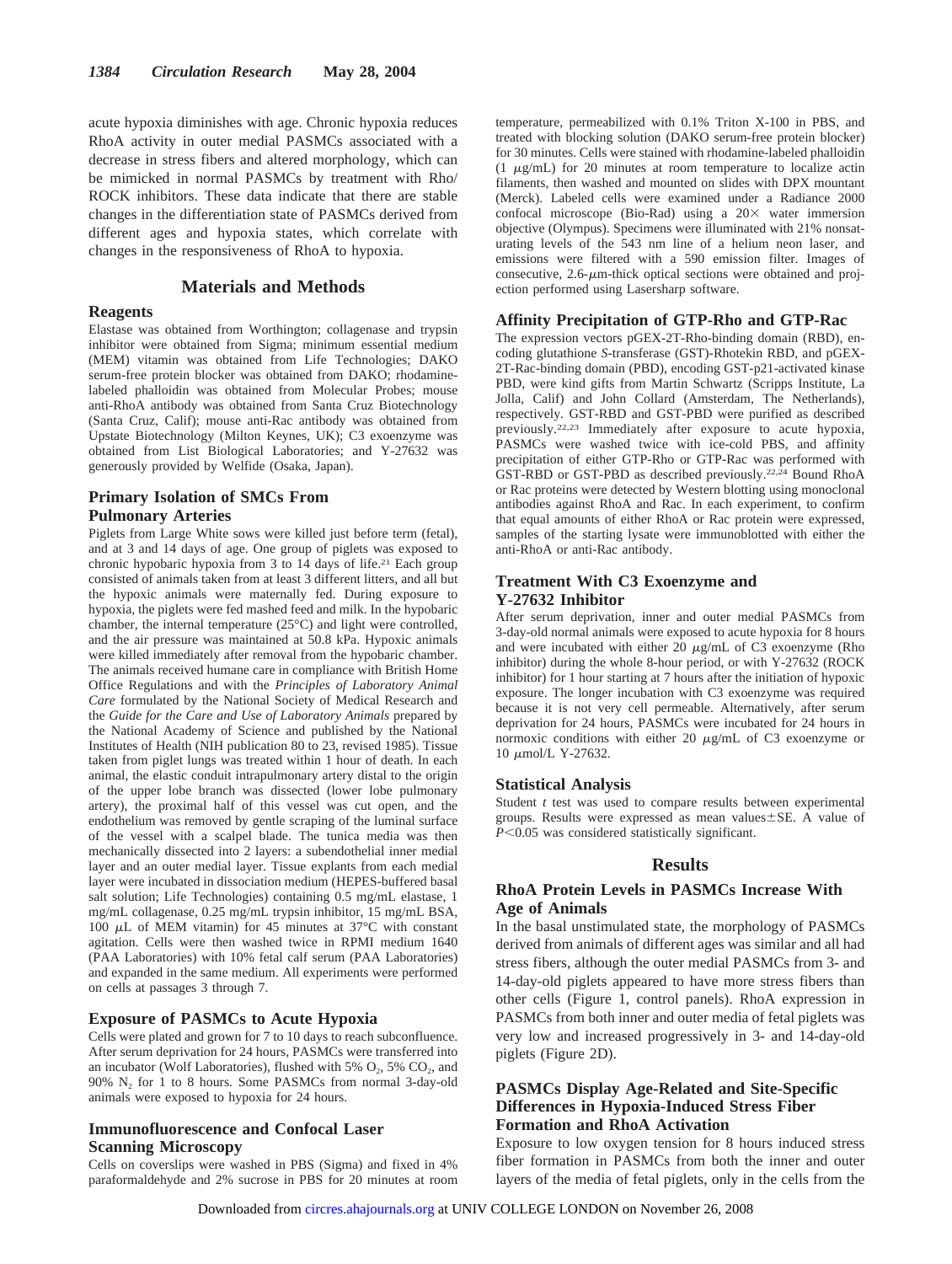

**Figure 1.** Stress fiber formation in inner and outer medial PASMCs after exposure to acute hypoxia. After serum starvation for 24 hours, some PASMCs from fetal, 3- and 14-day-old piglets were incubated in a low  $O<sub>2</sub>$  concentration (5%) for 8 hours. Cells were fixed and stained with rhodamine-phalloidin to reveal actin filaments.

inner media of 3-day-old piglets, and not in cells from either inner or outer media of 14-day-old animals (Figure 1).

To investigate whether these actin cytoskeletal changes were regulated by RhoA, RhoA activity was determined by affinity precipitation with the GST-RBD.22 Acute hypoxia enhanced RhoA activity in inner and outer medial PASMCs from fetal piglets between 2 and 8 hours of hypoxic exposure (Figure 2A). In PASMCs from 3-day-old piglets, RhoA activity increased progressively in the inner media during the 8-hour exposure period but did not change in the outer medial cells (Figure 2B). In PASMCs from 14-day-old piglets, acute hypoxia did not enhance RhoA activity in either inner or outer medial PASMCs. Rather, the PASMCs from the outer media showed a decrease in RhoA activity after a 1-hour exposure to acute hypoxia (Figure 2C). In all cases, after 16 hours of exposure to hypoxia, RhoA activity was similar to the basal level in serum-starved cells (data not shown).

In contrast to RhoA, acute hypoxia did not affect the level of Rac activity24 in either inner or outer medial PASMCs at any age (Figure 3A through 3C). These results indicate that PASMCs from the inner media of 3-day-old animals show the strongest response to acute hypoxia in terms of RhoA activation, and hypoxia-induced stress fiber formation correlates with RhoA activation.

# **Acute Hypoxia-Induced Stress Fiber Formation Involves Rho and ROCK Activation**

To examine the involvement of either Rho or ROCK in acute hypoxia-induced stress fiber formation, PASMCs from 3-day-old piglets were treated with either C3 exoenzyme, which specifically inhibits the function of Rho, or Y-27632, a specific inhibitor of ROCK. In the absence of either C3 exoenzyme or Y-27632, as expected, acute hypoxia induced stress fiber formation in PASMCs from the inner but not the outer media (Figure 4). Treatment with both C3 exoenzyme and Y-27632 during hypoxic exposure induced disassembly of stress fibers in the inner but not outer medial PASMCs. These results suggest that actin cytoskeleton remodeling induced by acute hypoxia involves Rho-ROCK pathway

activation. However, basal levels of stress fibers are not dependent on Rho-ROCK signaling in outer medial PASMCs, which do not activate RhoA in response to acute hypoxia.

## **PASMCs From Chronically Hypoxic Piglets Show Altered RhoA Activity and Actin Cytoskeletal Organization**

To determine whether chronic exposure to hypoxia affects cell morphology or RhoA activity, PASMCs were isolated from 14-day-old piglets that had been exposed to hypoxia for 11 days. In the basal unstimulated state, the appearance of the inner medial PASMCs from 14-day-old chronically hypoxic piglets was similar to that of cells from the inner media of normal animals of the same age (Figure 5). In contrast, chronic hypoxia induced a morphological change of the outer medial PASMCs: the cells were less elongated with fewer stress fibers and more areas of punctate F-actin than the outer medial PASMCs from normal piglets (Figure 5). This correlated with a decrease in basal RhoA activity in the outer medial PASMCs compared with normal piglets, but no change in the inner medial cells (Figure 6C). There was no significant difference in Rac activity between normal and hypoxic piglets in either inner or outer medial PASMCs (data not shown).

# **Effects of Acute Hypoxia on PASMCs From Chronically Hypoxic Piglets**

Acute hypoxia did not change the appearance of the cytoskeleton in either inner or outer medial PASMCs of the chronically hypoxic 14-day-old animals (Figure 5), and RhoA activity did not change in inner medial PASMCs. These findings are similar to those in cells from normal 14-day-old animals. RhoA activity remained unchanged in the outer medial PASMCs, however, unlike the cells from 14-day-old normal piglets, which showed a decrease in activity (Figures 6A and 2C). As in cells from normal animals, acute hypoxia did not alter Rac activity in either inner or outer medial PASMCs from chronically hypoxic piglets (Figures 6B and 3C).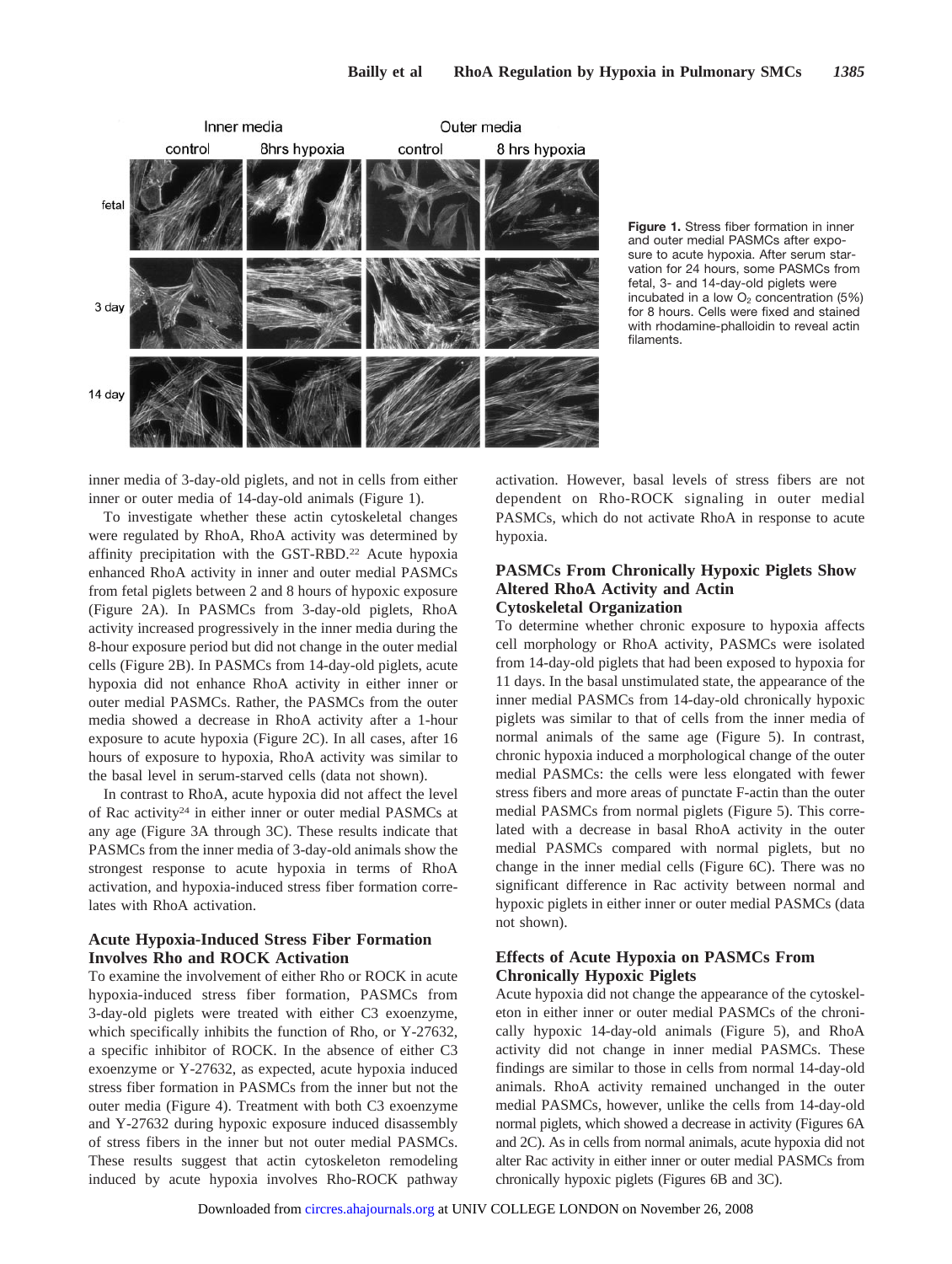

**Figure 2.** Regulation of RhoA activity by acute hypoxia. After serum starvation for 24 hours, some inner and outer medial PASMCs from fetal (A), 3-day-old (B), and 14-day-old (C) piglets were incubated in a low  $O<sub>2</sub>$  concentration for varying periods of time. Top immunoblots show activated GTP-bound RhoA; middle panels show RhoA protein in wholecell lysates. Histograms show the results of densitometric analysis of a representative experiment from 3 separate experiments. Levels of GTP-bound RhoA were normalized to total RhoA and presented as a ratio. D, Lysates from inner and outer medial PASMCs derived from fetal, 3-, and 14-day-old piglets were immunoblotted with anti-RhoA antibody. Equal amounts of protein were loaded in each lane.

In an attempt to produce in vitro the abnormal morphological phenotype produced in vivo by exposure to chronic hypoxia, we exposed PASMCs from 3-day-old normal animals to prolonged hypoxia and found that the abnormal phenotype could be reproduced in vitro after 24-hour exposure but only in cells derived from the outer media and not the inner media (Figure 7A). This result suggests that chronic hypoxia preferentially promotes morphological change in outer medial PASMCs.

Because RhoA activity was decreased in outer medial PASMCs from chronically hypoxic compared with normal animals, we next tested whether specific inhibition of the Rho-ROCK pathway by the Rho inhibitor C3 exoenzyme or the ROCK inhibitor Y-27632 would induce the development of the abnormal phenotype. Treatment of serum-starved inner

medial PASMCs from 3-day-old piglets with C3 exoenzyme or Y-27632 for 24 hours resulted in a significant reduction of stress fibers and an increase in punctate F-actin (Figure 7B), a morphology similar to that of the outer medial PASMCs from chronically hypoxic piglets. There was no difference in response between inner and outer medial PASMCs (data not shown). Together, these results suggest that the chronic hypoxia-induced decrease in basal RhoA activity is involved in producing the morphologically abnormal phenotype in outer medial PASMCs.

#### **Discussion**

The present study shows that acute hypoxia enhanced stress fiber formation through activation of the Rho-ROCK path-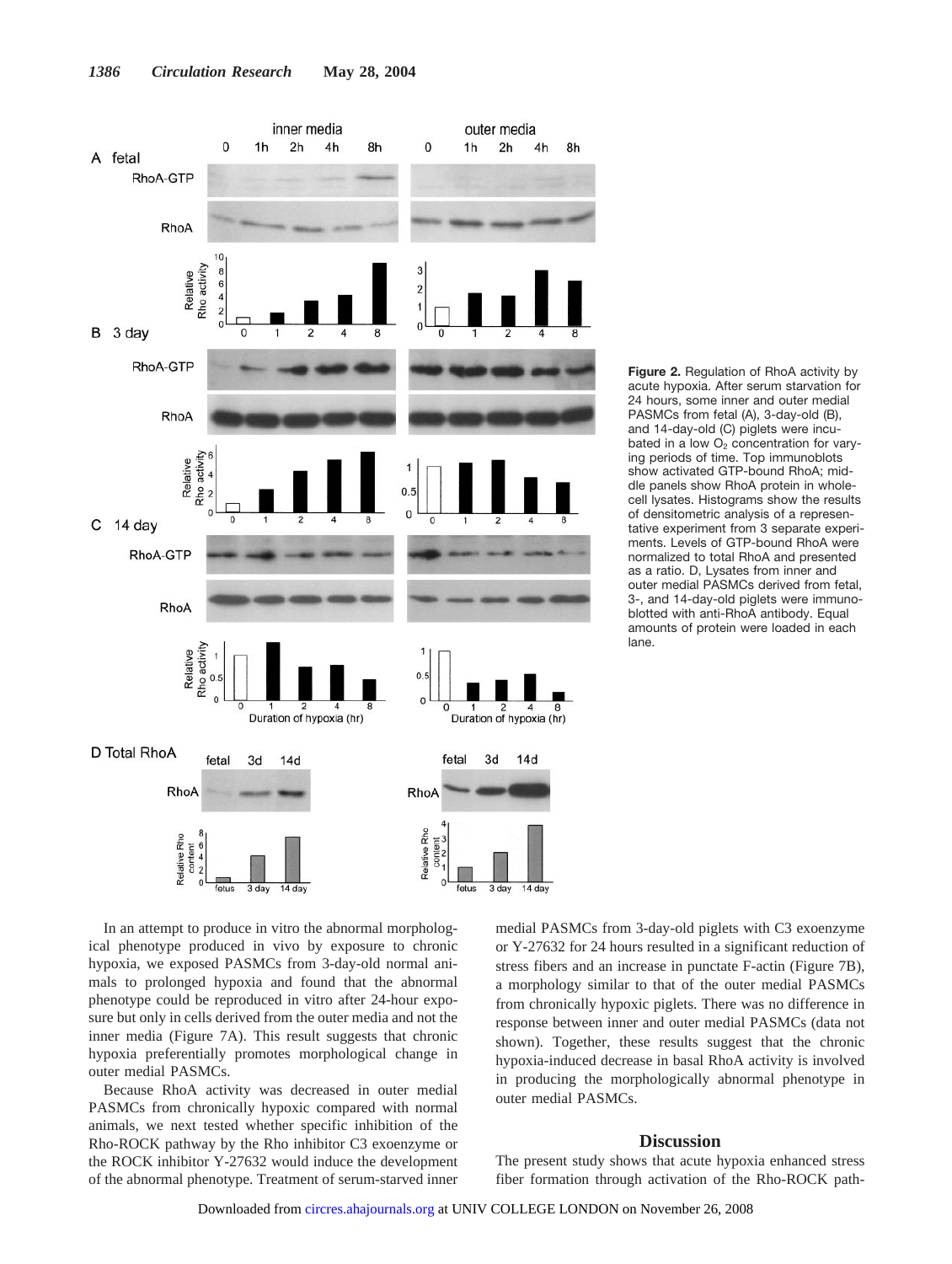

**Figure 3.** Regulation of Rac activity by acute hypoxia. Some serum-starved PASMCs from the inner or outer media of fetal (A), 3-day old (B), and 14-day-old (C) piglets were incubated in a low  $O<sub>2</sub>$  concentration for varying periods of time. Top immunoblots show activated GTP-bound Rac; middle panels show the amount of Rac protein in whole-cell lysates. The amount of activated Rac was normalized to the amount of Rac in whole-cell lysates. The histograms show the results of densitometric analysis of a representative experiment from 3 separate experiments.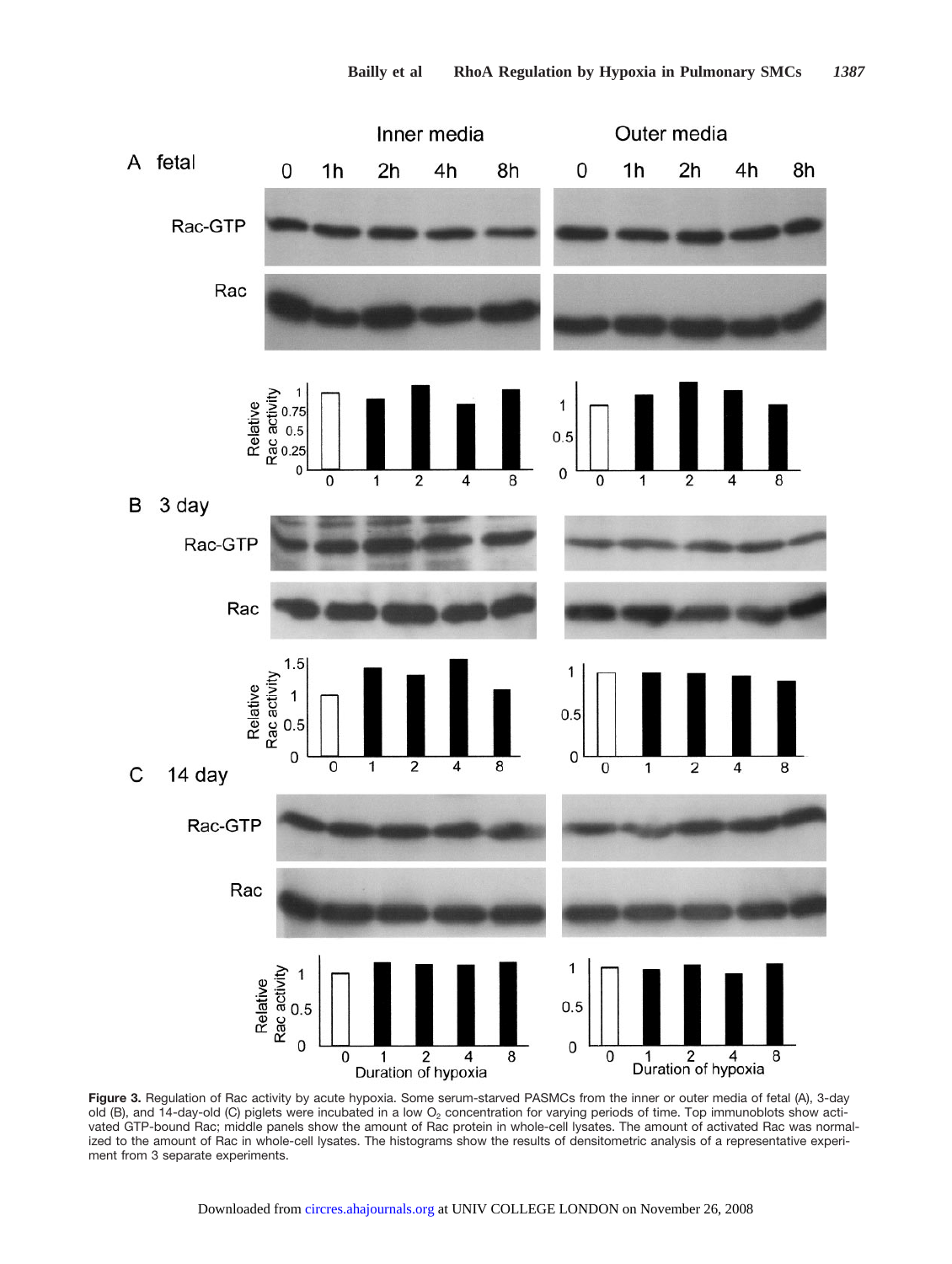

**Figure 4.** Effect of Rho or ROCK inhibition on stress fiber formation in PASMCs from 3-day-old piglets. After serum starvation for 24 hours, some inner and outer medial PASMCs were incubated in a low  $O<sub>2</sub>$  concentration for 8 hours. During the hypoxic treatment, some cells were treated with either the Rho inhibitor C3 exoenzyme for the whole 8-hour period (20  $\mu$ g/mL) or the ROCK inhibitor Y-27632 for 1 hour starting at the seventh hour of hypoxic exposure (10  $\mu$ mol/ L). Cells were fixed and stained with rhodamine-phalloidin to show stress fibers.

way in PASMCs from young animals. In contrast, Rac activity was not influenced by exposure to acute hypoxia in cells from either normal or chronically hypoxic animals. We also report that chronic hypoxia induced morphological change only in the outer medial PASMCs. Fewer stress fibers were formed, a change that appeared to be caused by a decrease in basal RhoA activity. Exposure to chronic hypoxia inhibited the reduction in RhoA activity seen in normal outer medial PASMCs on exposure to acute hypoxia.

### **Actin Cytoskeletal Regulation by RhoA in the Acute Hypoxia Response of PASMCs**

In PASMCs from young animals, acute hypoxia induced actin cytoskeleton remodeling associated with Rho activation. These changes were abolished by inhibition of the Rho-ROCK pathway, suggesting a cause-and-effect relationship. These results are in accord with previous studies showing that in human airway SMCs, lysophosphatidic acid-induced, endothelin-1-induced, and carbachol-induced actin reorganization involved the activation of Rho.25,26 Rho-ROCK activity is known to increase the reactivity of pulmonary arteries by increasing their amplitude of contraction and reducing their response time, $27-29$  and to enhance SMC contractility by increasing myosin light chain (MLC) phosphorylation.8 Acute hypoxia induces pulmonary vasoconstriction<sup>30</sup> as an adaptive response of the pulmonary circulation to regional differences in alveolar oxygen tension. Local vasoconstriction in response to alveolar hypoxia leads to redirection of blood flow to areas of the lungs with higher oxygen tension. Inhibition of ROCK prevents sustained hypoxic vasoconstric-

tion in the isolated intrapulmonary arteries and perfused rat lung suggesting that ROCK may be a pivotal step in the generation of sustained hypoxia-induced pulmonary vasoconstriction (HPV).17 In rat PASMCs, acute hypoxia activates ROCK, inhibits myosin phosphatase, and induces MLC phosphorylation.20,31 In the present study, we demonstrated Rho-dependent cytoskeleton remodeling in response to acute hypoxia in PASMCs, confirming the importance of the Rho-ROCK pathway in effecting acute pulmonary vasoconstriction.

It appears that during development, PASMCs progressively lose their ability to activate RhoA in response to acute hypoxia. This could be related to changing patterns of gene expression during development:32–36 for example, smooth muscle myosin heavy chain expression transcriptional level is greatest in SMCs from newborn animals and decreased in older animals, consistent with their greater degree of differentiation.33,35 However, it is well known that the adult lung vasoconstricts in response to acute hypoxia. On the basis of our results, we propose that RhoA contributes to acute hypoxia-induced vasoconstriction in neonatal piglets, but other mechanisms for stimulating smooth muscle contraction, for example RhoA-independent ROCK activation<sup>37</sup> or MLC kinase activation, predominate in older animals.

Moreover, in PASMCS from 3-day-old animals, acute hypoxia-induced stress fiber formation and increased RhoA activity were only observed in cells from the inner media. Other investigators have demonstrated that the medial layer is made up of several different subpopulations of SMCs, which exhibit differences in proliferative and matrix-producing



**Figure 5.** Effect of chronic hypoxia on PASMCs morphology. After serum starvation for 24 hours, some inner and outer PASMCs from either 14-day-old normal piglets (normal piglets) or 14-day-old piglets that had been exposed to chronic hypoxia from 3 to 14 days of age (hypoxic piglets) were incubated in a low O2 concentration for 8 hours. Cells were fixed and stained with rhodaminephalloidin to show stress fibers.

Downloaded from [circres.ahajournals.org](http://circres.ahajournals.org) at UNIV COLLEGE LONDON on November 26, 2008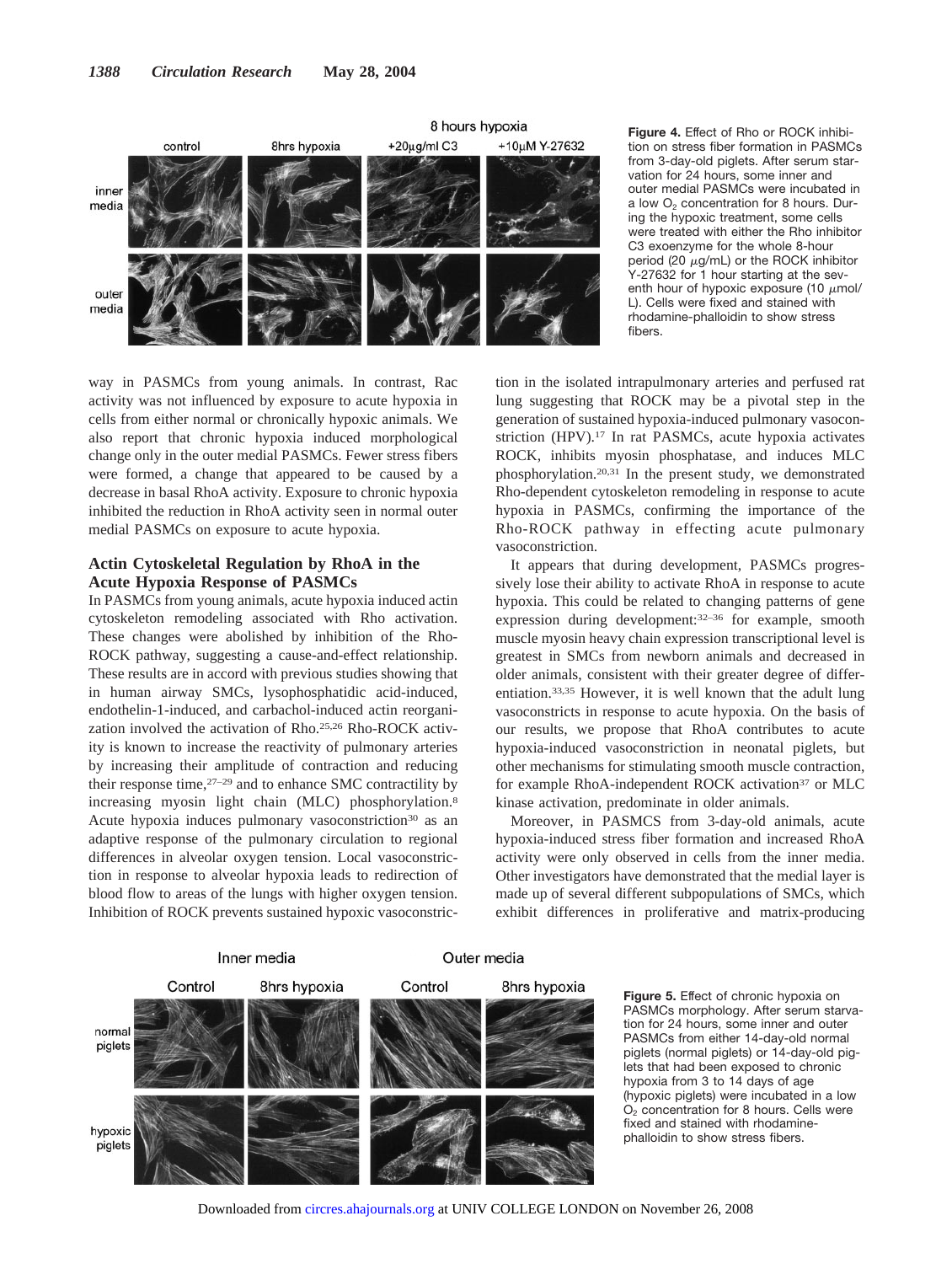

**Figure 6.** Regulation of RhoA and Rac activities in chronic hypoxic piglets. After serum starvation for 24 hours, some inner and outer PASMCs from 14-dayold piglets that had been exposed to chronic hypoxia from 3 to 14 days of age were incubated in a low  $O<sub>2</sub>$  concentration for varying periods of time. RhoA (A) and Rac (B) activities were determined as described in Figures 2 and 3. C, Basal RhoA activities of serum-starved inner or outer medial PASMCs from normal (□) and chronically hypoxic piglets  $(\mathbb{S})$  in normoxic conditions were assessed. The Western blot shows a representative experiment from 3 separate experiments. In the histogram, RhoA activities were normalized to the amount of RhoA in whole-cell lysates.

responses to a hypoxic environment.32,38,39 Our observations of differences in RhoA activation after exposure to acute hypoxia emphasize the fact that there are intrinsic functional differences between PASMCs, depending on the age of the animal and on their proximity to the lumen of the arterial vessel. Interestingly, acute hypoxia did not induce any activation of Rac. In contrast, in epithelial cells, Rac1 is activated in response to acute hypoxia and plays an essential role in hypoxia-inducible factor  $1\alpha$  protein expression and transcriptional activity.40

# **Effects of Chronic Hypoxia on PASMC Morphology and Responses to Acute Hypoxia**

Chronic hypoxia of 11-day duration completely altered the actin cytoskeleton of the outer but not inner medial PASMCs and reduced basal RhoA activity. It is noteworthy that the morphology of the cells was stable and did not revert to a normal phenotype in culture, where conventionally, the oxygen tension in the incubator is higher. In addition, inhibiting the Rho-ROCK pathway in normal cells mimicked the changes in shape induced by chronic hypoxia. A possible

explanation for the altered shape is that there is a shift in the balance between Rho and Rac activity because Rac activity is not altered by chronic hypoxia. Increased Rac activity in fibroblasts and neuroblastoma cells correlates with a more epitheloid morphology.41,42 Decreased RhoA activity and less stress fibers could also affect SMC differentiation because RhoA-dependent regulation of the actin cytoskeleton selectively regulates SMC differentiation marker gene expression by modulating serum response factor (SRF)-dependent transcription.<sup>43</sup> Recently, Liu et al demonstrated that the Rho-ROCK pathway controls smooth muscle gene transcription in airway myocytes, in part through regulating the nuclear localization of SRF.<sup>44</sup>

Chronic hypoxia leads to pulmonary hypertension in piglets,5,6 and systemic hypertension induced in adult rats has been shown to correlate with an increase in RhoA activity in aortic SMCs.45,46 On the other hand, exposure of adult rats to chronic hypoxia led to a decrease in RhoA expression in the pulmonary artery.47 Together with our observations that PASMCs from chronic hypoxic hypertensive piglets have unchanged (inner) or markedly decreased (outer) basal RhoA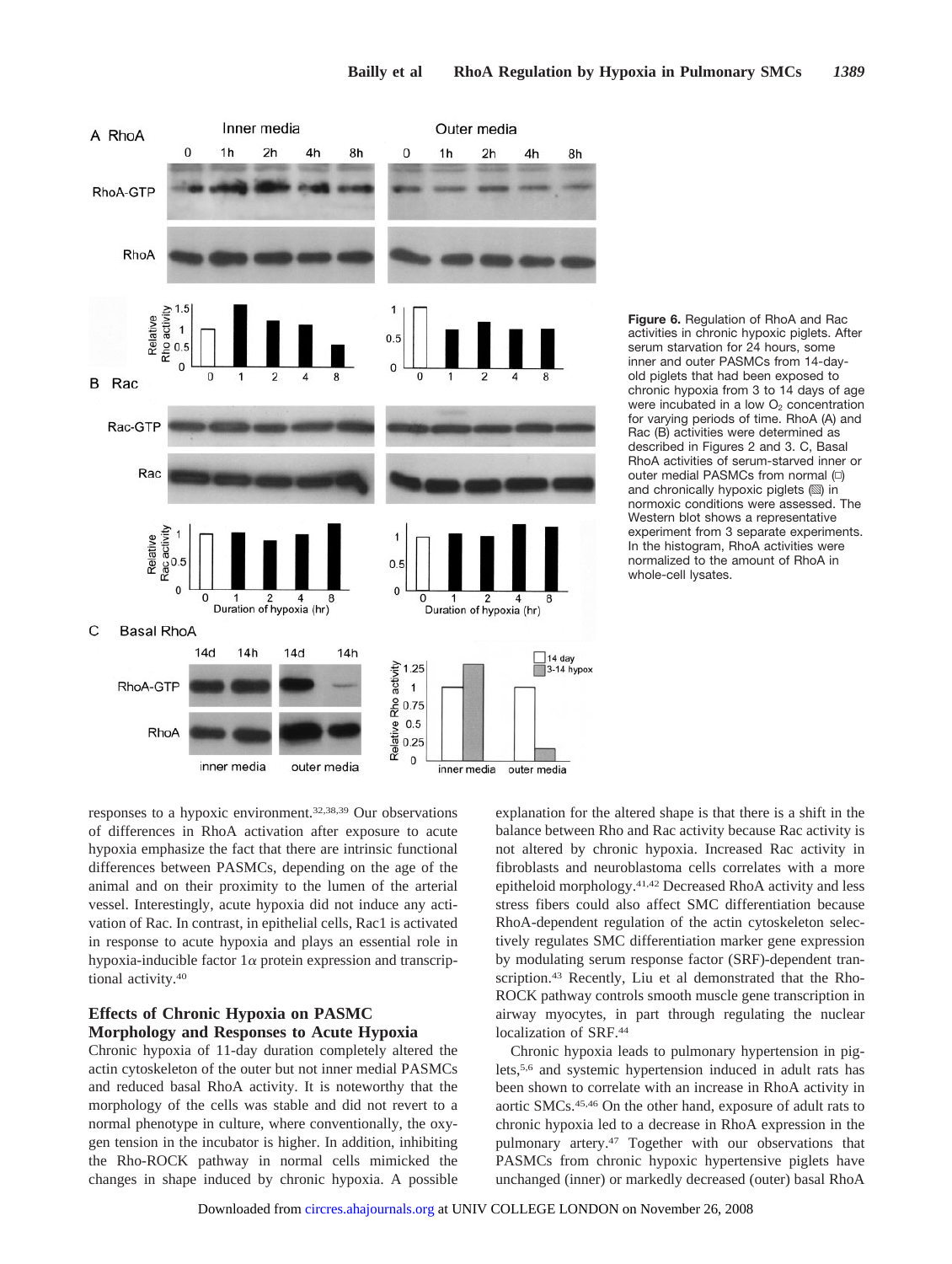

**Figure 7.** Effect of 24-hour hypoxic exposure, Rho and ROCK inhibition on the morphology of PASMCs from 3-day-old normal piglets. After serum starvation for 24 hours, some inner and outer PASMCs (A) were incubated in a low  $O<sub>2</sub>$  concentration for 24 hours. B, Some inner medial PASMCs were treated with either the Rho inhibitor  $C_3$  exoenzyme (20  $\mu$ g/mL) or the ROCK inhibitor Y-27632 (10  $\mu$ mol/L) for 24 hours (there was no difference in response between inner and outer medial PASMCs). Cells were fixed and stained with rhodamine-phalloidin to show stress fibers.

activity, these results suggest that RhoA activity is differentially affected in hypertension, depending on the stimulus and/or the circulation in question.

It is interesting that only the outer medial PASMCs showed an altered morphology after chronic hypoxia. We also observed a functional difference between inner and outer medial PASMCs with regard to the effect of chronic hypoxia on their responses to acute hypoxia. Indeed, chronic hypoxic exposure for 11 days in vivo did not alter the effects of acute hypoxia on stress fiber formation or RhoA and Rac activities in inner medial PASMCs, but in the outer medial PASMCs, chronic hypoxia prevented the decrease in RhoA activity seen in normal cells. The influence of chronic hypoxia on acute HPV may depend both on the species of animal studied and the length of exposure to chronic hypoxia.48–54 Whereas several investigators have found a reduced HPV response after long-term exposure to hypoxia,<sup>48-54</sup> other groups have reported an enhanced response or no change in HPV after exposure to a low  $O_2$  tension.<sup>48,49</sup> In addition to these 2 factors (animal species and length of hypoxic exposure), we showed that the effect of chronic hypoxia on acute hypoxia-induced responses depended on the localization of the PASMCs within the media. These results emphasize regional differences in PASMC populations within the media.

#### **Conclusions**

In conclusion, we have demonstrated for the first time that in PASMCs, acute hypoxia can induce activation of RhoA but not Rac, leading to actin cytoskeleton remodeling, and that these responses display regional and age-related differences. Moreover, we showed that PASMCs from chronically hy-

poxic pulmonary hypertensive piglets undergo a morphological change related to decreased basal RhoA activity. In the future, it will be important to study peripheral pulmonary resistance arteries, investigate the factors (gene expression and/or environmental cues) responsible for this heterogeneity in PASMC responses during early life, and to define the effectors upstream of RhoA that link its activation to the hypoxic response in PASMCs.

## **Acknowledgments**

This work was supported by the British Heart Foundation. We thank John Collard and Martin Schwartz for gifts of plasmids.

#### **References**

- 1. Hall SM, Haworth SG. Conducting pulmonary arteries: structural adaptation to extrauterine life in the pig. *Cardiovasc Res.* 1987;21:208–216.
- 2. Hall SM, Gorenflo M, Reader J, Lawson D, Haworth SG. Neonatal pulmonary hypertension prevents reorganisation of the pulmonary arterial smooth muscle cytoskeleton after birth. *J Anat.* 2000;196:391–403.
- 3. Haworth SG. Pulmonary vascular structure in persistent fetal circulation. In: Godman MJ, Marquis RM, eds. *Paediatric Cardiology. Heart Disease in the Newborn*. Livingstone, Edinburgh: Churchill; 1979:67–78.
- 4. Haworth SG. The pathophysiology of persistent pulmonary hypertension of the newborn. *Semin Neonatol.* 1997;2:13–23.
- 5. Allen KM, Haworth SG. Impaired adaptation of pulmonary circulation to extrauterine life in newborn pigs exposed to hypoxia: an ultrastructural study. *J Pathol.* 1986;150:205–212.
- 6. Tulloh RM, Hislop AA, Boels PJ, Deutsch J, Haworth SG. Chronic hypoxia inhibits postnatal maturation of porcine intrapulmonary artery relaxation. *Am J Physiol.* 1997;272:H2436–H2445.
- 7. Chrzanowska-Wodnicka M, Burridge K. Rho-stimulated contractility drives the formation of stress fibers and focal adhesions. *J Cell Biol.* 1996;133:1403–1415.
- 8. Burridge K, Chrzanowska-Wodnicka M. Focal adhesions, contractility, and signaling. *Annu Rev Cell Dev Biol.* 1996;12:463–518.
- 9. Ridley AJ, Paterson HF, Johnston CL, Diekmann D, Hall A. The small GTP-binding protein rac regulates growth factor-induced membrane ruffling. *Cell.* 1992;70:401–410.
- 10. Rottner K, Hall A, Small JV. Interplay between Rac and Rho in the control of substrate contact dynamics. *Curr Biol.* 1999;9:640–648.
- 11. Small JV, Rottner K, Kaverina I. Functional design in the actin cytoskeleton. *Curr Opin Cell Biol.* 1999;11:54–60.
- 12. Bishop AL, Hall A. Rho GTPases and their effector proteins. *Biochem J.* 2000;348:241–255.
- 13. Ridley AJ, Hall A. The small GTP-binding protein Rho regulates the assembly of focal adhesions and actin stress fibers in response to growth factors. *Cell.* 1992;70:389–399.
- 14. Sekine A, Fujiwara M, Narumiya S. Asparagine residue in the Rho gene product is the modification site for botulinum ADP-ribosyltransferase. *J Biol Chem.* 1989;264:8602–8605.
- 15. Aktories K, Hall A. Botulinum ADP-ribosyltransferase C3: a new tool to study low molecular weight GTP-binding proteins. *Trends Pharmacol Sci.* 1989;10:415–418.
- 16. Uehata M, Ishizaki T, Satoh H, Ono T, Kawahara T, Morishita T, Tamakawa H, Yamagami K, Inui J, Maekawa M, Narumiya S. Calcium sensitization of smooth muscle mediated by a Rho-associated protein kinase in hypertension. *Nature.* 1997;389:990–994.
- 17. Robertson TP, Dipp M, Ward JP, Aaronson PI, Evans AM. Inhibition of sustained hypoxic vasoconstriction by Y-27632 in isolated intrapulmonary arteries and perfused lung of the rat. *Br J Pharmacol.* 2000;131:5–9.
- 18. Mukai Y, Shimokawa H, Matoba T, Kandabashi T, Satoh S, Hiroki J, Kaibuchi K, Takeshita A. Involvement of Rho-kinase in hypertensive vascular disease: a novel therapeutic target in hypertension. *FASEB J.* 2001;15:1062–1064.
- 19. Masumoto A, Hirooka Y, Shimokawa H, Hironaga K, Setoguchi S, Takeshita A. Possible involvement of Rho-kinase in the pathogenesis of hypertension in humans. *Hypertension.* 2001;38:1307–1310.
- Wang Z, Lanner MC, Jin N, Swartz D, Li L, Rhoades RA. Hypoxia inhibits myosin phosphatase in pulmonary arterial smooth muscle cells: role of Rho-kinase. *Am J Respir Cell Mol Biol.* 2003;29:465–471.